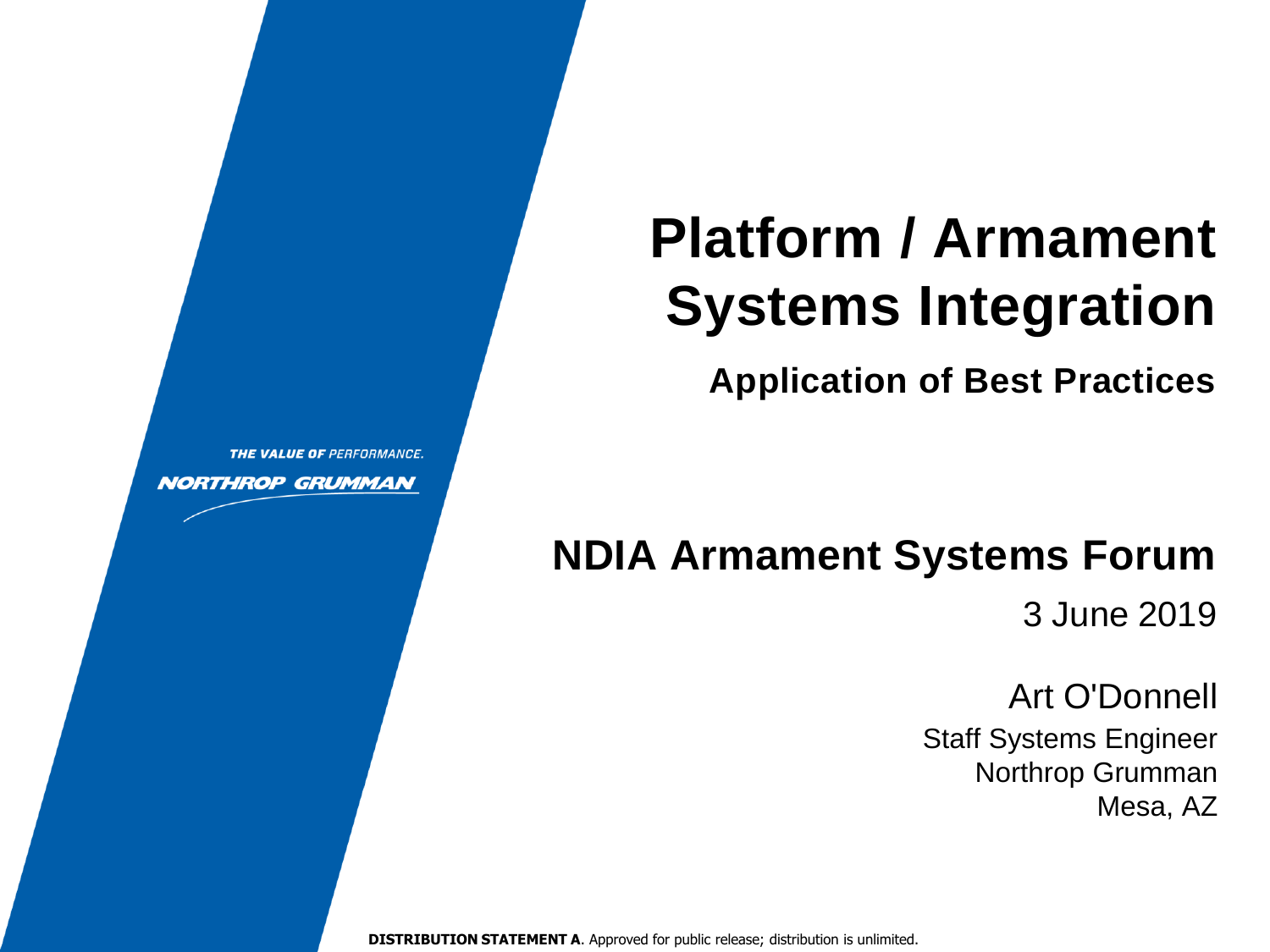## Art O'Donnell - BIO



- **32 years Aerospace & Defense Mechanical Design and Gun System Integration**
	- **AH-64D Apache – 30mm M230 Chain Gun, Turret, Ammo Handling System / Sideloader**
	- **RAH-66 Comanche – Armament Systems Integration Lead**
		- **20mm XM301 Turreted Gun System**
		- **Hydra 70 Rockets**
		- **Hellfire Missiles**
	- **7.62mm M134 Machine Gun (aka "Minigun")**
		- **4 Design Improvement Patents**
		- **Gun System Integration on Rotorcraft and Land Vehicles**
- **30mm M230LF Remote Weapon Systems Integration**
	- **CASA 212 Aircraft**
	- **Toyota LC79 Pickup**
- **BS Mechanical Engineering, University of Arizona - 1986**
- **MBA, University of Phoenix – 2000**
- **McDonnell Douglas / Boeing / Sikorsky / ATK / Profense / Northrop Grumman**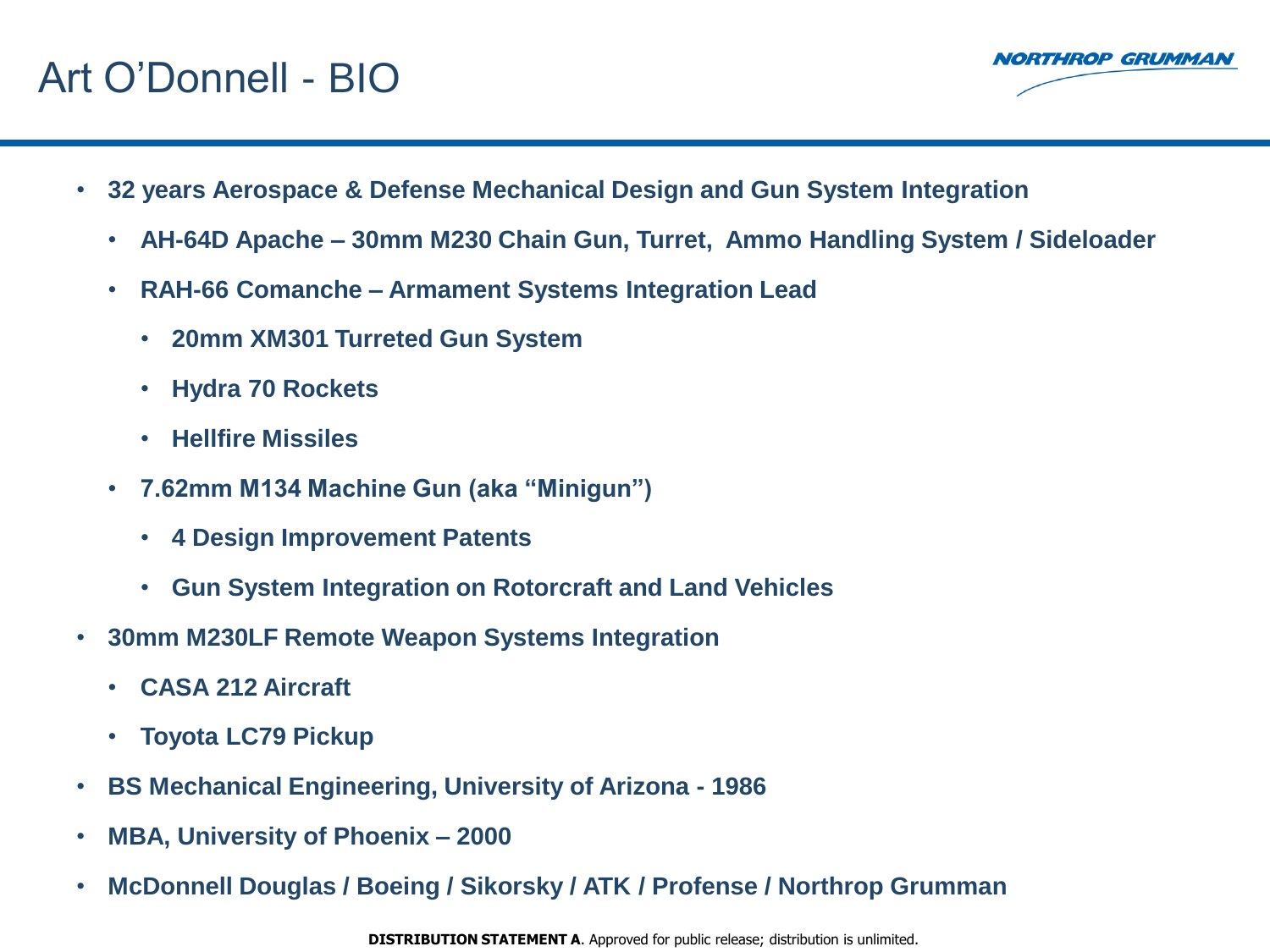### Complexity is a Variable





#### **COMPLEXITY DRIVES THE NEED FOR BEST PRACTICES – AND NEW TOOLS**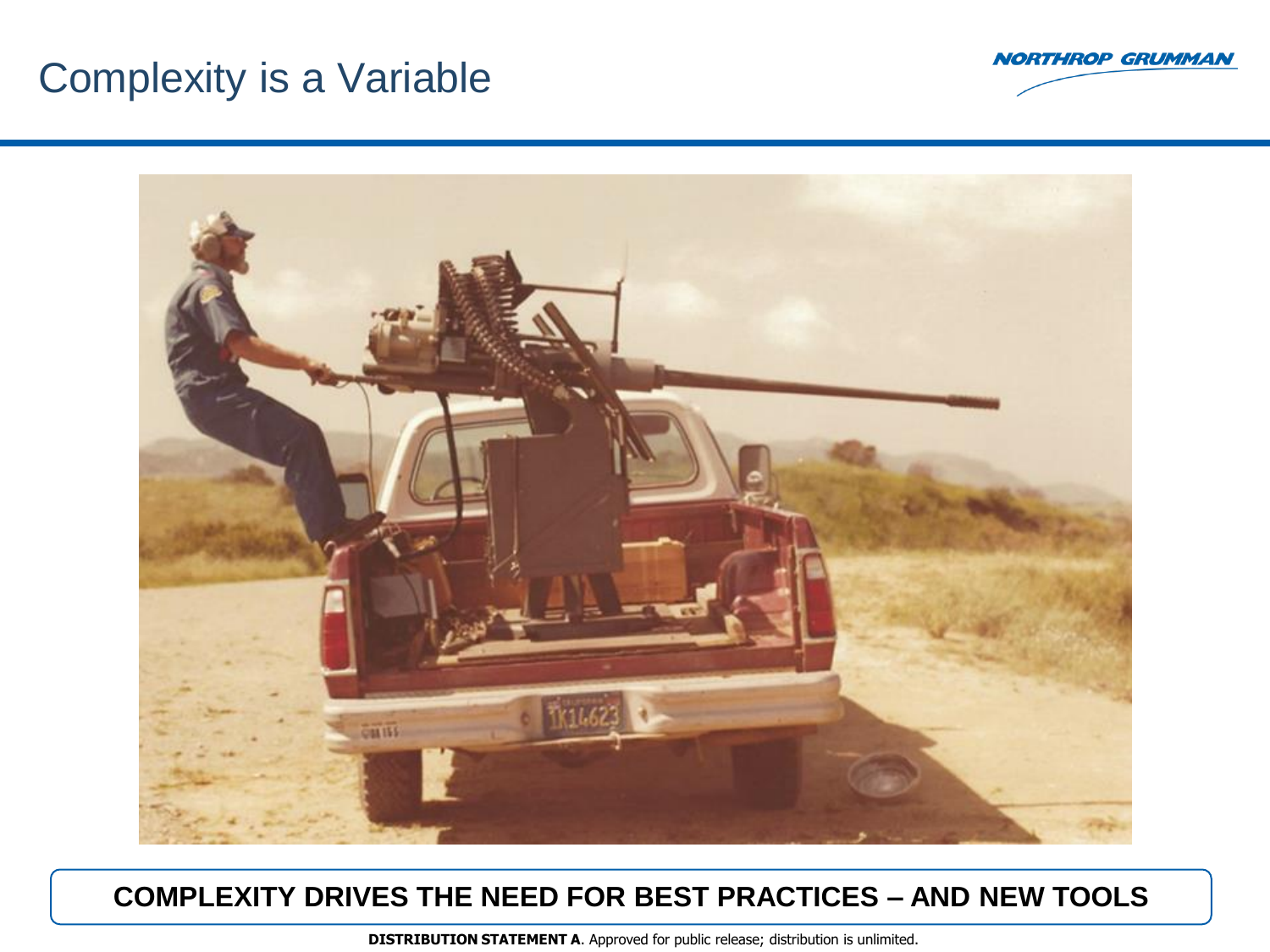### Systems Engineering V-Model





#### **CONSIDER THE INTERFACES BETWEEN SYSTEM ELEMENTS**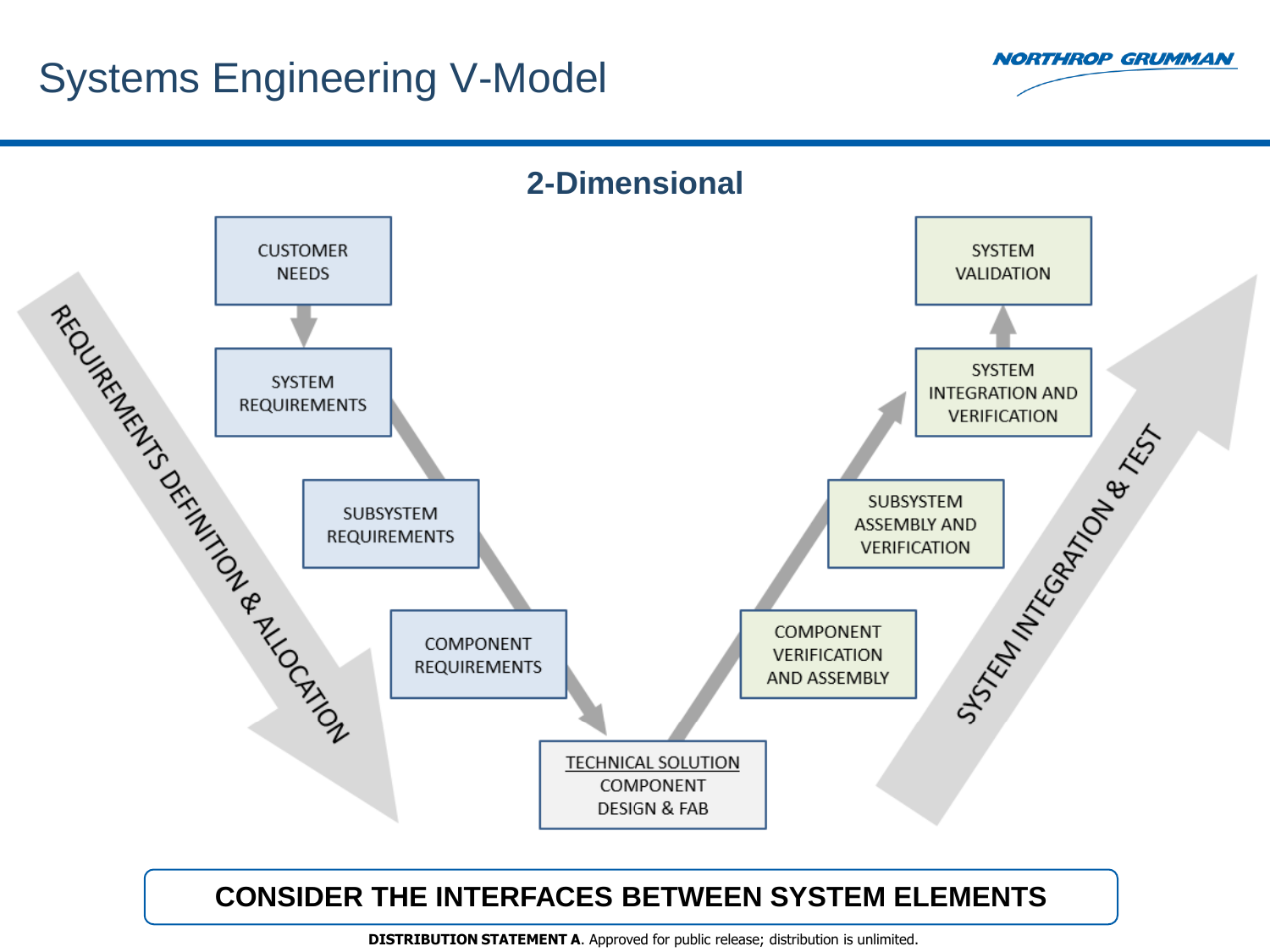



#### **UNCOVER THE INTERFACES – AND MANAGE THEM**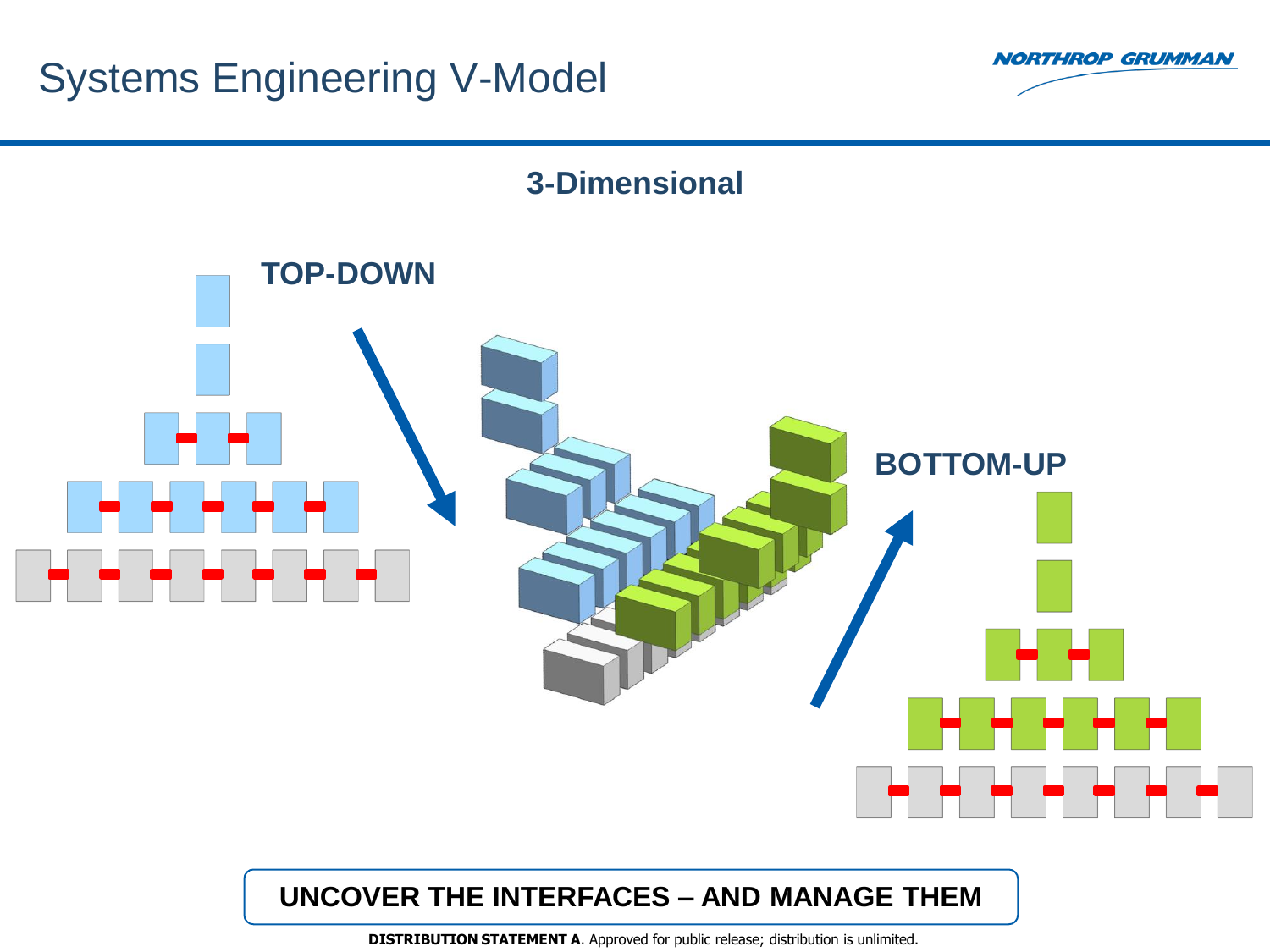

### **Plan the Integration Project**

**SEMP** 

TEMP

Document Tree

IMP / IMS

#### **Secure the Resources**

Personnel

Modeling & Simulation SW

Labs/Test Equipment: SIL / HILS

Range Time

Ammunition

### **Mine the Requirements**

Contract Requirements

Derived Requirements

Key Performance Parameters

Technical Performance Measures

Interface Definition

### **Manage Change**

Press for Commitment

Combat Scope Creep

Early & Loud on Change Impact

#### **START EARLY AND STAY ON TOP OF THESE 4 AREAS**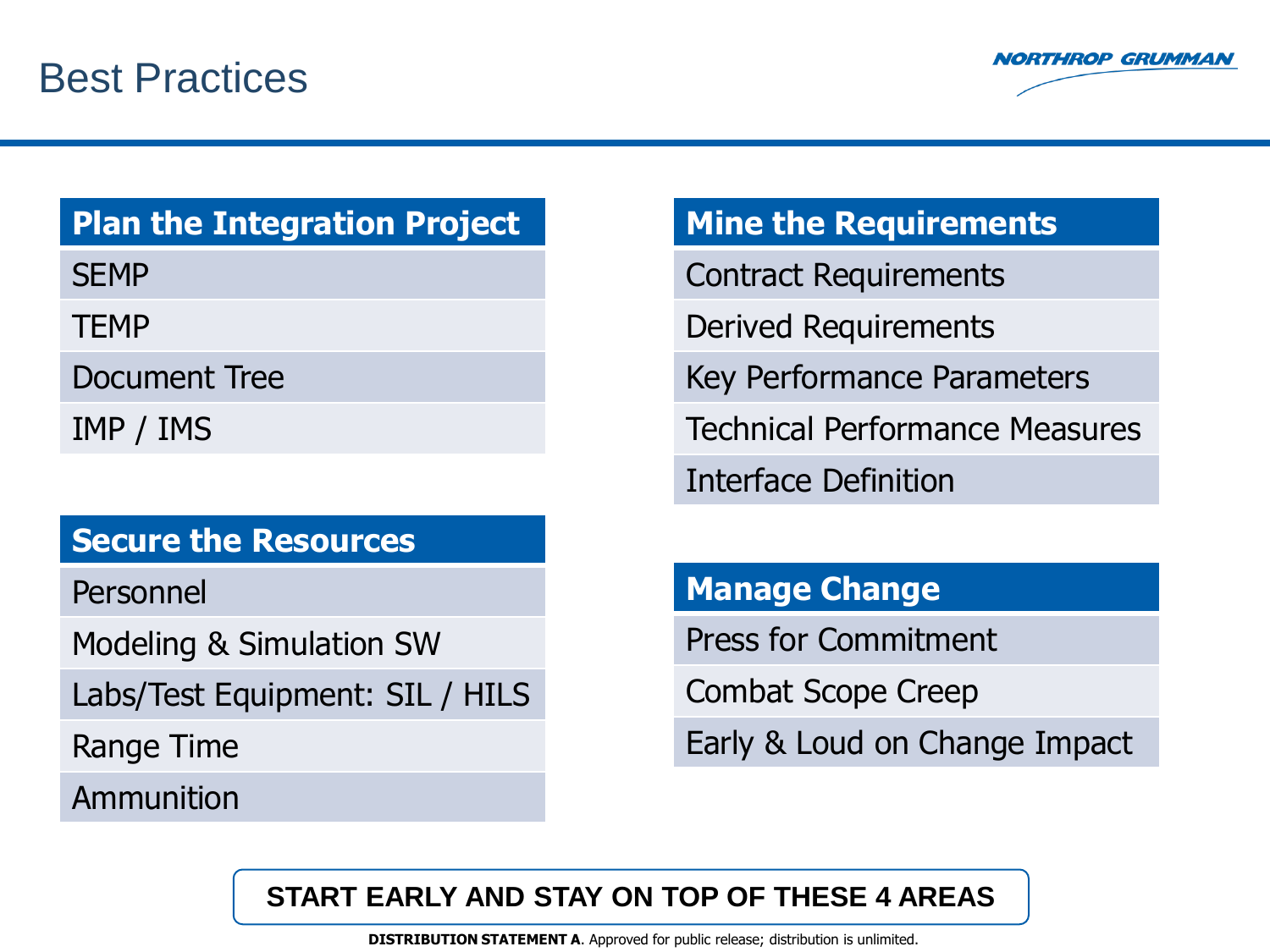# KPPs, TPMs & Other Considerations



### **TYPICAL KPPs / TPMs**

- **Felt Recoil**
- Weight
- **Lethality** 
	- $Ph / Pk$
	- **Accuracy**
	- **Dispersion**
	- ROF
	- **Stowed Kills**
- Ammo Reload Timeline

### **OTHER CONSIDERATIONS**

- Control System Architecture
- Physical Space Claim
- Gunfire Shock/Vibration Loads
- Muzzle Blast Overpressure
- Platform Mounting / Hard Points
- Airframe / Platform Stiffness
- Ammo Case / Links Eject Path
- Ammo Reload Under Armor
- **Ready Rounds**
- Power Source / Characteristics
- No-Fire Zones
- Slew Rates / Accelerations
- Control Signal Latency
- Thermal Management

#### **COLLABORATE EARLY WITH END USER, CUSTOMER, AND SUBS**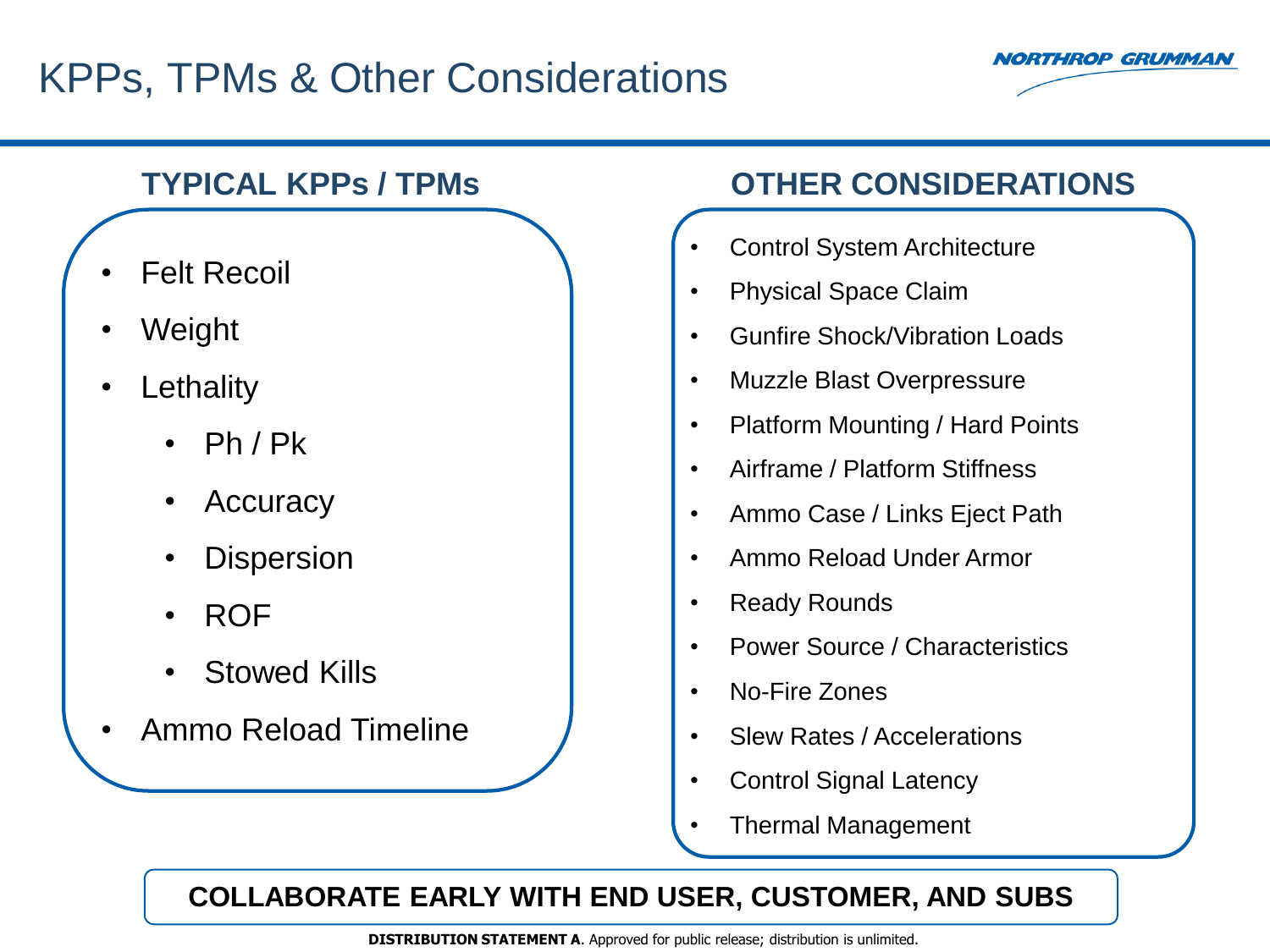# Legacy Tools & Templates



- Visit the Customer Workplace
	- End User
	- Maintainer
- Customer Questionnaire
- CONOPS Views
	- OV-1
- System Architecture Representations
	- Block Diagrams
	- **Schematics**
	- ICDs
	- CAD Views
- Systems Engineering Management Plan
- Test & Evaluation Master Plan
	- Hardware Utilization Matrix
- IMS Milestone Schedule
- Gate Reviews
	- SRR / SFR / PDR / CDR / BRR
- Document Tree
- Requirements Database
- Compliance Matrices
- Modeling & Simulation
- Hardware in the Loop Simulation
- Test Readiness Reviews
- Live Fire Testing

#### **USE WHAT WORKS – ADOPT NEW TOOLS AS NEEDED**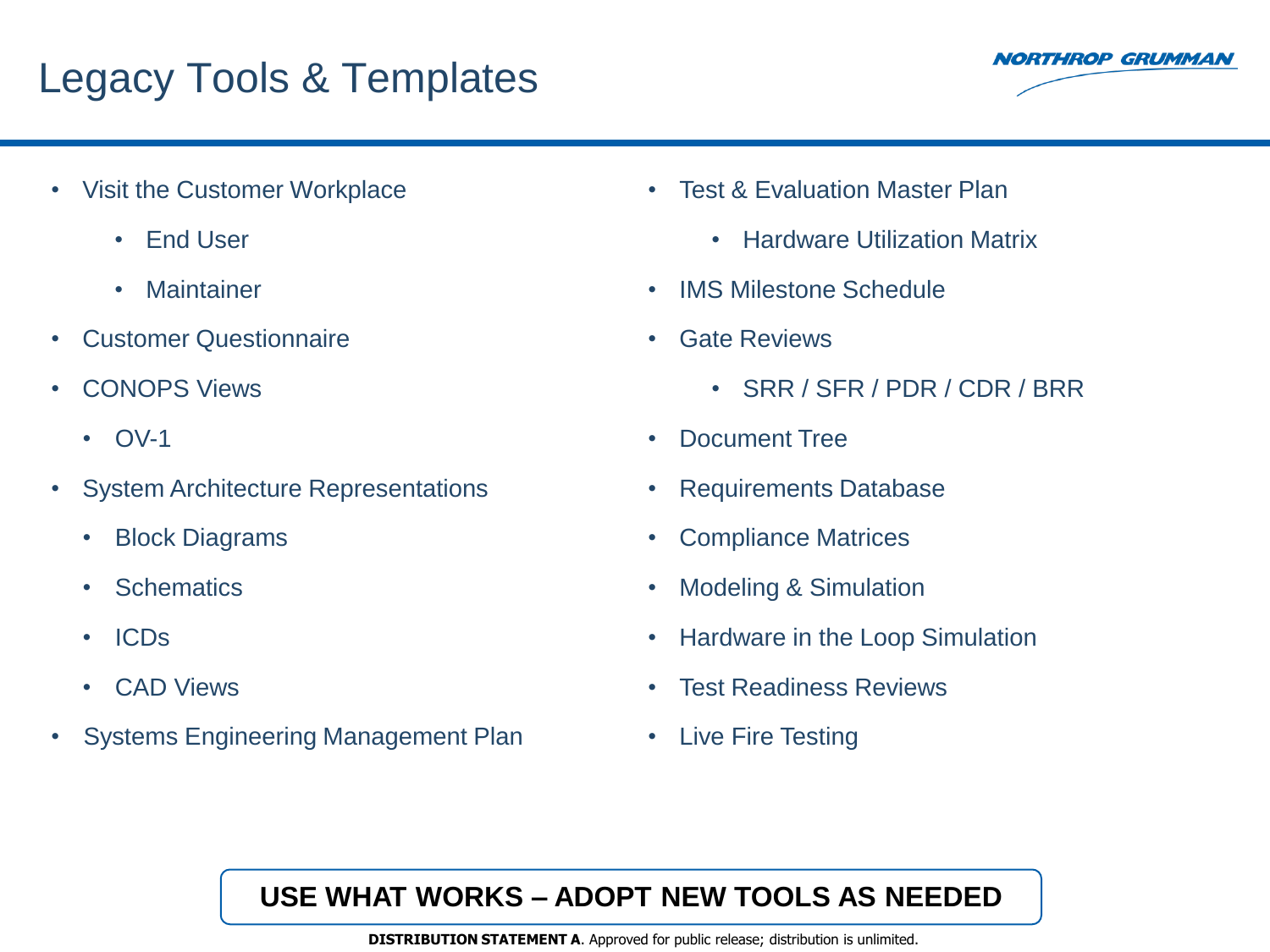## Evolving Tools



- High Fidelity Integrated Modeling and Simulation
- Team-Based Collaboration in Model-Based Design and Integration
- Artificial Intelligence / Machine Learning / Deep Learning / Hyperparameter Tuning



#### **COMPLEXITY DRIVES THE NEED FOR BEST PRACTICES – AND NEW TOOLS**